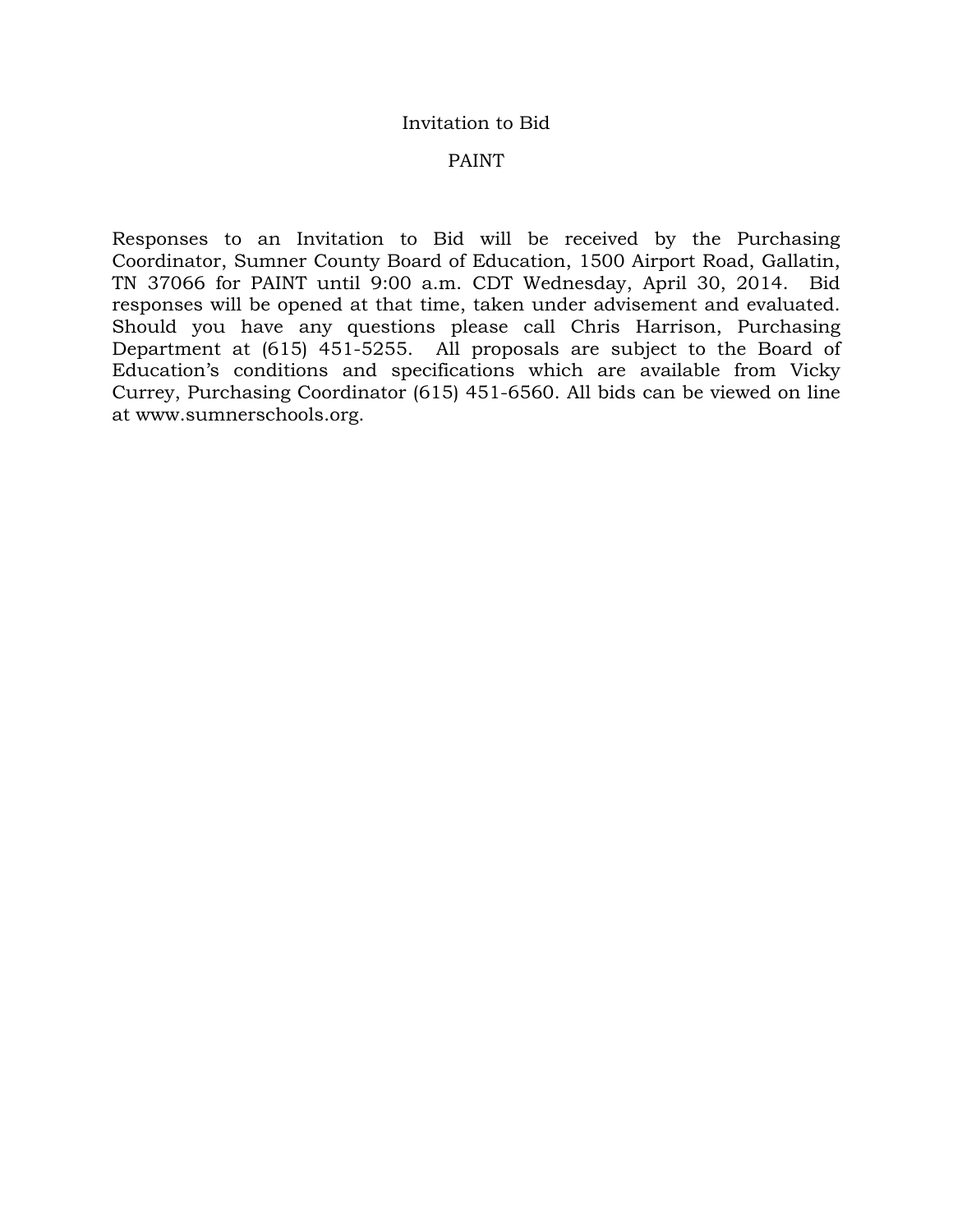# **SPECIFICATIONS**

### **PAINT & SUPPLIES**

The Sumner County Board of Education, herein known as "School System", is soliciting bids for the purchase of paint. The bid will be for materials only.

#### **BIDDER REQUIREMENTS**

- Shall have a retail store convenient to the School System Maintenance personnel for in-store pickup.
- Shall honor the bid from July 1, 2014 thru June 30, 2015. In the event of a sudden price increase beyond the bidders' control, a written notice must be sent to the School System at least thirty (30) calendar days prior to the price increase. The School System reserves the right to reject the price increase and change suppliers.
- Shall include the cost of "color matching" in the cost of material. The School system will not process payment on additional cost for "color matching".

#### **SPECIFICATIONS:**

*\*As indicated, the specification is based off The Master Painters Institute (MPI).*

| Epoxy:               | A two component epoxy, high solids, low gloss coating for use<br>on interior or exterior concrete, masonry and primed metal<br>surfaces. Industrial grade quality. Price must include both Part<br>A and Part B components. MPI# 108                                                                                         |
|----------------------|------------------------------------------------------------------------------------------------------------------------------------------------------------------------------------------------------------------------------------------------------------------------------------------------------------------------------|
| Epoxy - Sealer:      | A two-component, high solids, clear epoxy coating. High gloss<br>finish. Resistance to alkalies, abrasion, corrosion, and<br>chemicals. MPI# 212.                                                                                                                                                                            |
| Latex (Exterior):    | A pigmented, water based, emulsion type, semi-gloss paint for<br>exterior masonry, stucco, primed metals, and wood (primarily<br>trim, fascia, and smooth surfaces e.g. doors and door frames)<br>where low to moderate contact can be anticipated. MPI# 11                                                                  |
| Latex (Interior):    | A white, or colored, water based latex-based paint with a finish<br>between a traditional eggshell and a semi-gloss. MPI# 43                                                                                                                                                                                                 |
| Oil Base (Exterior): | A solvent based, alkyd type, semi-gloss enamel for general use<br>on exterior primed woods and metals. Paint systems using this<br>coating will be specified for new and repainting work in<br>residential, commercial, and light industrial applications.<br>Recommended for trims, doors or windows and frames. MPI#<br>94 |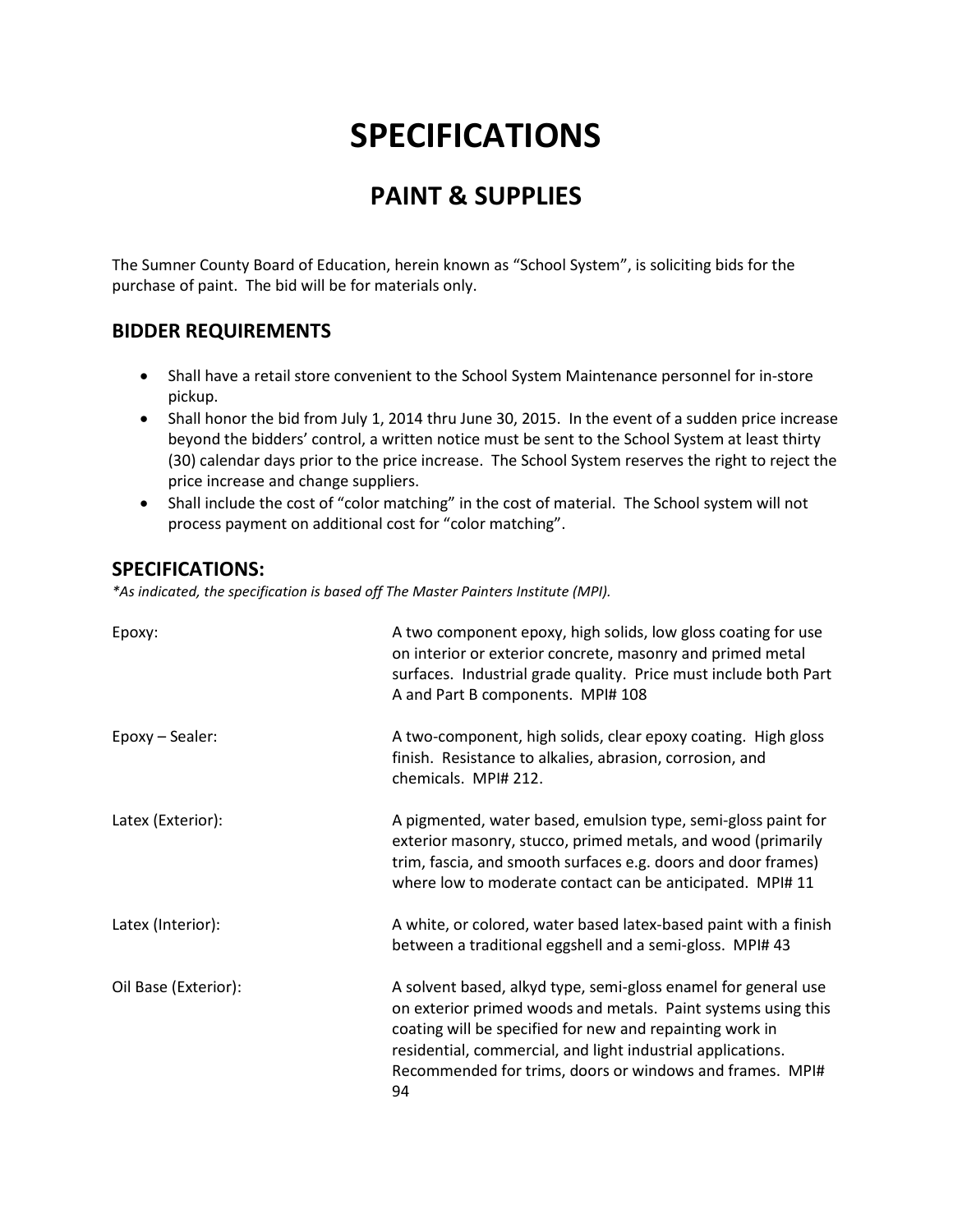| Oil Base (Interior):          | A white, or colored, solvent based, semi-gloss alkyd paint for<br>primed/sealed interior plaster, gypsum wallboard, wood and<br>metal doors, and trim. MPI# 47                                                                                                                                                                                                                 |
|-------------------------------|--------------------------------------------------------------------------------------------------------------------------------------------------------------------------------------------------------------------------------------------------------------------------------------------------------------------------------------------------------------------------------|
| Polyurethane:                 | A single component moisture curing polyurethane, pigmented,<br>solvent based semi-gloss enamel intended for use on properly<br>prepared metal, concrete, gypsum board, plaster and wood<br>surfaces for interior and exterior exposure. The enamel will<br>have a high degree of water and chemical resistance and<br>provide good resistance to exterior weathering. MPI# 202 |
| Concrete Sealer (High Gloss): | A water based, acrylic co-polymer emulsion type, clear sealer<br>for interior and exterior horizontal concrete floors, decks and<br>exposed aggregate driveways and walkways. Oil, gasoline,<br>alkali, and water resistant. MPI# 99                                                                                                                                           |
| Primer:                       | A solvent based, alkyd type, pigmented primer/sealer for new<br>interior wood, plaster and porous surfaces, and also for areas<br>previously painted with flat paints. This product is used for new<br>and repainting work residential and commercial buildings. MPI#<br>45                                                                                                    |
| Concrete Block Filler:        | A water based, high solids, emulsion type pigmented coating<br>with bridging and filling properties for interior or exterior<br>concrete masonry units, for the purpose of filling the surface for<br>subsequent applications of paint. MPI#4                                                                                                                                  |
| <b>Traffic Paint:</b>         | A water based, latex type, pigmented coating used for interior<br>or exterior, zone and parking line marking. Available in<br>YELLOW, WHITE, BLUE and BLACK. Can be used with or without<br>reflecting glass beads being broadcast over the surface. Primary<br>application method is by spray, but can be applied by roller or<br>brush. MPI# 97                              |
| Industrial Grade Enamel:      | A medium oil, all-purpose enamel for use on properly prepared<br>and primed steel, aluminum, wood, drywall and masonry<br>surfaces. Available in Safety colors.                                                                                                                                                                                                                |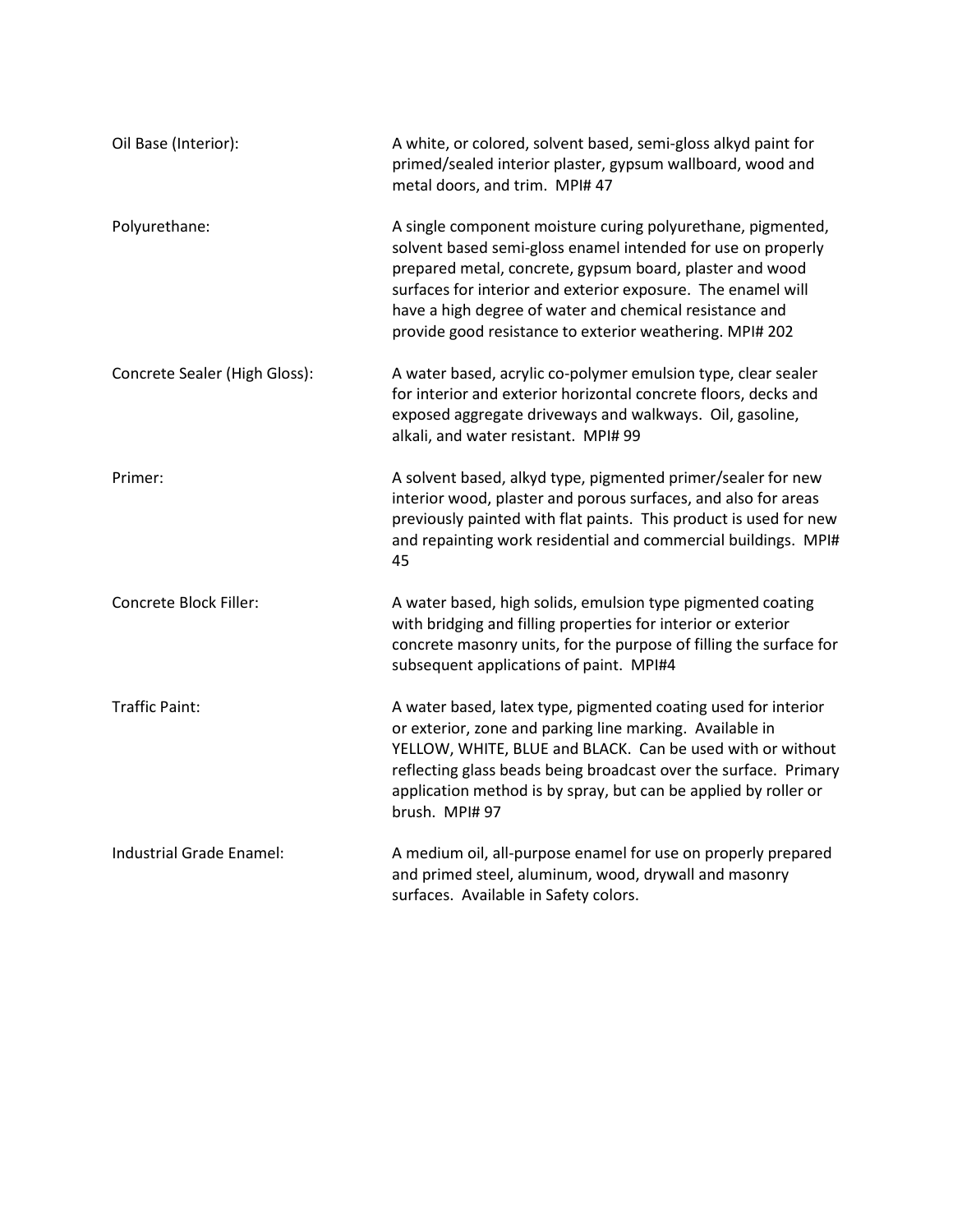## **BID SHEET PAINT**

### **PRICE**

#### **PRODUCT DESCRIPTION**

| <b>EPOXY</b>                   | part A          | per gallon |  |
|--------------------------------|-----------------|------------|--|
|                                | part B          | per gallon |  |
| <b>EPOXY SEALER</b>            | part A          | per gallon |  |
|                                | part B          | per gallon |  |
| <b>LATEX</b>                   | Exterior        | per gallon |  |
|                                | <i>Interior</i> | per gallon |  |
| <b>OIL BASE</b>                | Exterior        | per gallon |  |
|                                | <i>Interior</i> | per gallon |  |
| <b>POLYURETHANE</b>            |                 | per gallon |  |
| <b>CONCRETE SEALER</b>         |                 | per gallon |  |
| <b>PRIMER</b>                  |                 | per gallon |  |
| <b>CONCRETE BLOCK FILLER</b>   |                 | per gallon |  |
| <b>TRAFFIC PAINT</b>           | White           | per gallon |  |
|                                | Yellow          | per gallon |  |
|                                | Blue            | per gallon |  |
|                                | <b>Black</b>    | per gallon |  |
| <b>INDUSTRIAL GRADE ENAMEL</b> |                 | per gallon |  |
|                                |                 |            |  |
|                                |                 |            |  |
| $CONID$ a NIV NI A ME          |                 |            |  |